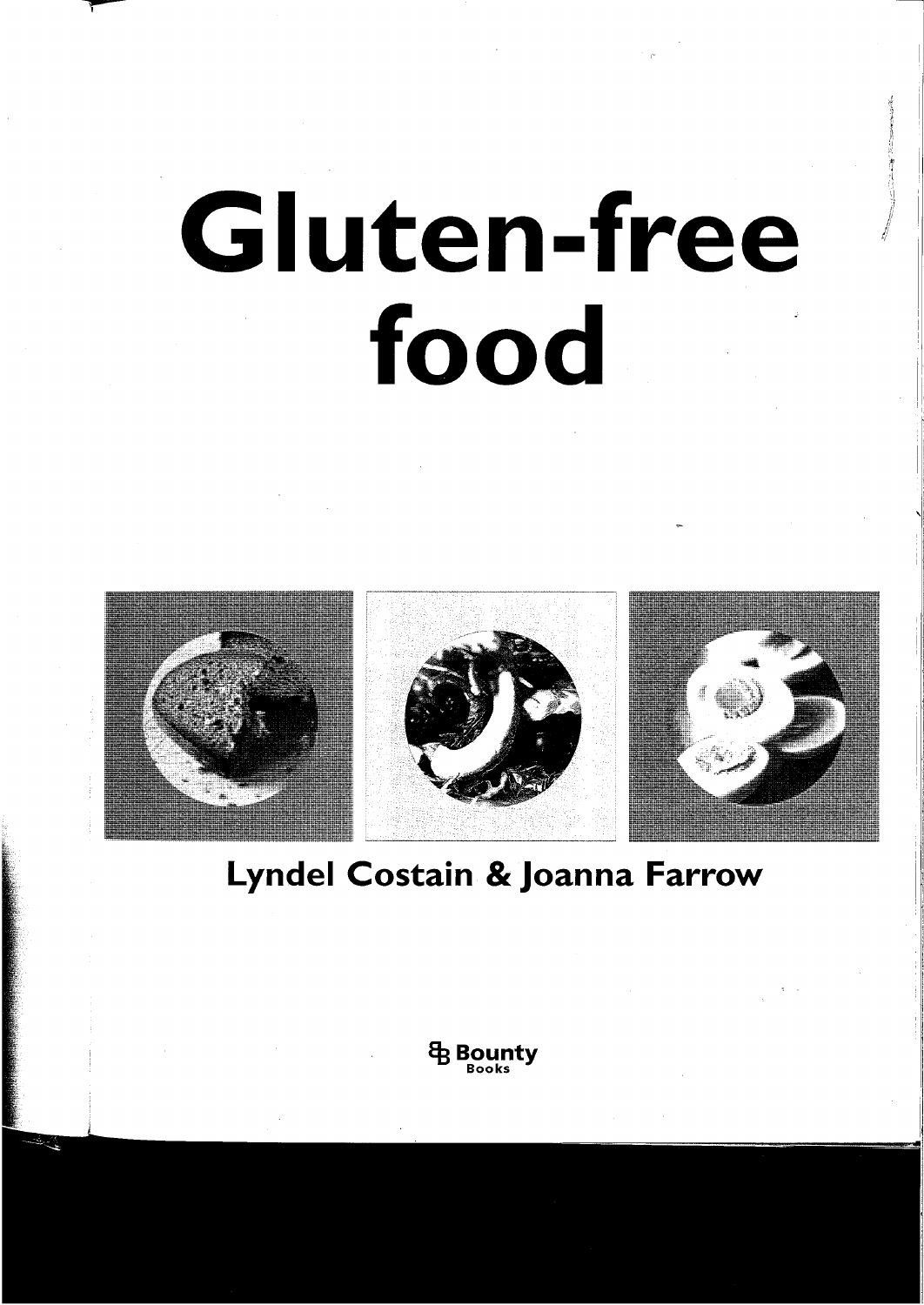## **Contents**

#### **Introduction**

| Introduction                           | 4  |
|----------------------------------------|----|
| Adverse reactions to food              | 6  |
| Gluten and coeliac disease             | 7  |
| Coeliac disease explained              | 8  |
| Symptoms                               | 9  |
| Investigation and treatment            | 10 |
| How to ensure your diet is gluten-free | 14 |
| Choosing gluten-free foods             | 15 |
| Following a wheat-free diet            | 16 |
| Gluten-free foods                      | 17 |
| Choosing a balanced diet               | 20 |
| Salt, alcohol and fluid                | 22 |
| Healthy gluten-free cooking            | 23 |
| Gluten-free eating for different ages  | 24 |
| Anaemia                                | 29 |
| Calcium and bone health                | 30 |
| Weight control                         | 32 |
| Vegetarian diets                       | 34 |
| Diabetes                               | 35 |
| Lactose intolerance                    | 36 |
| Bowel problems                         | 37 |
| Menu plans                             | 38 |
| Eating away from home                  | 41 |

122012456

| <b>Recipes</b>        | 42  |
|-----------------------|-----|
| <b>Breakfasts</b>     | 42  |
| Sandwiches and snacks | 52  |
| Food for kids         | 66  |
| Soups and starters    | 80  |
| Main meals            | 92  |
| Desserts              | 104 |
| Cakes and bakes       | 116 |
|                       |     |

**Index** 

:kroxledgenents

**126** 

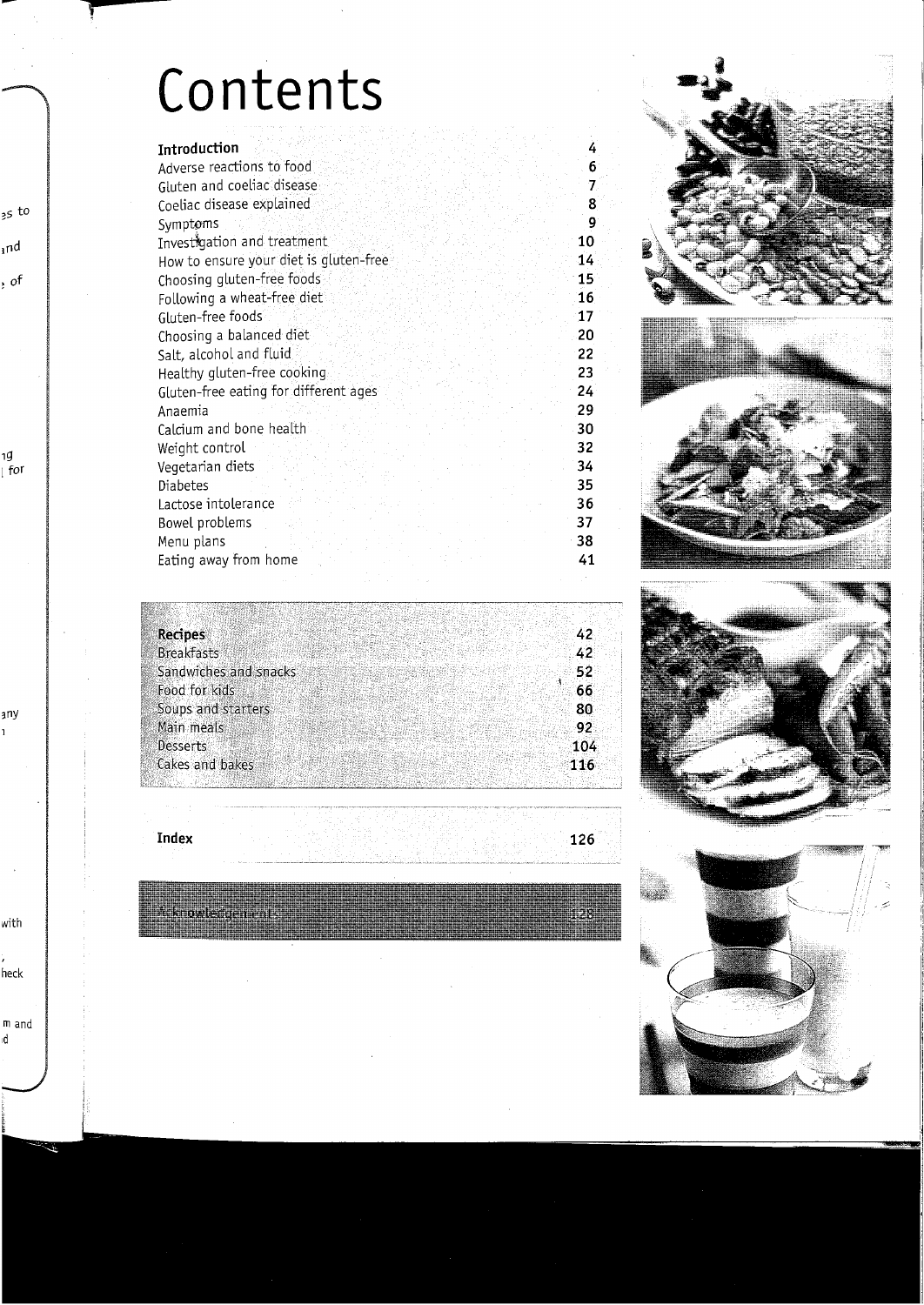### Index

### a

alcohol 19, 22 allergy 6 **,.** almond macaroons 118 anaemia 29 apple porridge, spiced 45 apricot and marzipan tart 106 aubergines: chickpea flatbreads 55

### b

babies 24-5,29 bacon and corn muffins 70 baking powder, gluten-free 42 balanced diet 20-1 banana, cranberry and sesame smoothie 50 beans: homemade veggie sausages and beans 68 roasted vegetable and red bean stew 103 beef: spiced beef with spinach 98 biscuits: almond macaroons 118 chocolate biscuit log 77 lemon-glazed shortbread 119 blinis with smoked fish 90 blueberry sauce, pannacotta with 114 bone health 30-1 . bowel problems 37 bread: chickpea flatbreads 55 homemade bread 48 spicy fruit and seed bread 52 summer pudding 113 toasted open sandwiches 54 breakfast cereal bars 46 breakfast cornbread 49 breast-feeding 27 brown ies, very chocolaty 122 buckwheat blinis with smoked fish 90

### c

cakes: chocolate lover's birthday cake 78

chunky rich fruit cake 120 flower fairy cakes 74 fruited teacake 123 lemony polenta cake 116 rich chocolate and hazelnut gateau 124 very chocolaty brownies 122 calcium 30-1 caramel fruit pudding 107 cereal bars, breakfast 46 cheese: mascarpone, feta and herb pâté 59 potato pizza margherita 66 toasted open sandwiches 54 cherry and almond clafoutis  $11<sub>0</sub>$ chicken: chicken and ham soup  $8<sub>0</sub>$ sticky chicken drumsticks 72 summer roast chicken 99 Thai coconut chicken 100 chickpea flour: chickpea flatbreads 55 chickpeas: hummus 63 children 24-6 children's parties 39 chilli rice noodles 60 chocolate: chocolate biscuit log 77 chocolate fudge crisps 73 chocolate lover's birthday cake 78 rich chocolate and hazelnut gateau 124 very chocolaty brownies 122 Christmas pudding <sup>111</sup> clafoutis, cherry and almond 110 cod: fish cakes with fennel mayonnaise 92 coeliac disease 8-13 coffee and almond trifle 112 communion wafers 18 constipation 37 cornmeal: breakfast corn bread, 49 corn and bacon muffins 70

cosmetics 19 cottage pies, little 69 cranberry, banana and sesame smoothie 50

### d

dairy foods 21, 34, 36 dermatitis herpetiformis (OH) 8 diabetes 35 dried fruit: Christmas pudding 111 chunky rich fruit cake 120 fruited teacake 123 millet, fruit and nut muesli  $\overline{A}$ spicy fruit and seed bread 52 drop scones, potato 42 drugs, gluten content 18

#### e

dumplings 80

eating out 41 eggs: potato and onion tortilla 64 elderly people 28 entertaining 40 exercise 31,33

### f

fats 21, 27, 34 fibre 37 fish 21 fish cakes with fennel mayonnaise 92 flower fairy cakes 74 fluid intake 22 food allergy 6 food diaries 10-11 food intolerance 6 food labels 14 fruit 20 caramel fruit pudding 107

rainbow lollies 76 summer pudding 113 fruit cake, chunky rich 120 fruited teacake 123

### g

gazpacho, chilled 84 gluten 7 gluten-free foods 15, 17-19 gluten intolerance 7, 10

### h

ham: chicken and ham soup 80 haricot beans: homemade veggie sausages and beans 68 hazelnuts: rich chocolate and hazelnut gateau 124 hummus 63

#### ingredients 23 iron 29,34

.

J jambalaya, wild rice 96-7

k kedgeree with peas 84 kofta curry 122-3

lactose intolerance 36 lamb: little cottage pies 69 Mediterranean lamb casserole 95 lemon-glazed shortbread 119 lemony polenta cake 116 lentils: lentil and rosemary soup 83 loin of pork with lentils 96 lollies, rainbow 76

#### m

macaroons, almond 118 malt extract 19 maltodextrin 19